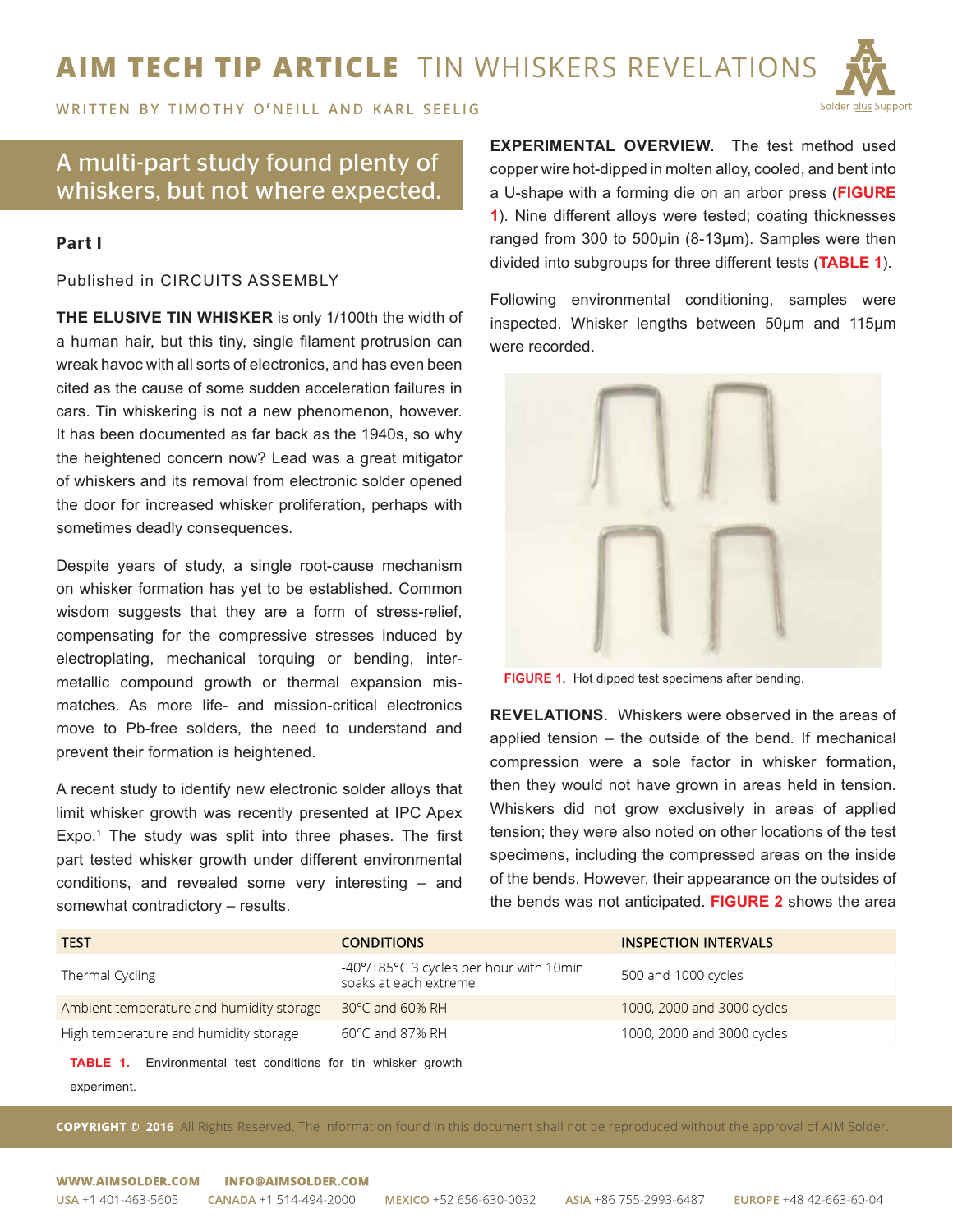

where whiskers were expected to grow; **FIGURE 3** shows a close-up of a whisker on the tension side of the bend.

Whisker growth is not limited to plated surfaces. All the test specimens were hot dipped; none were electroplated. Yet whiskers were observed on all the specimens tested, indicating that electroplating is not a sole factor in whisker formation either.



**FIGURE 2.** Area of anticipated whisker growth.



**FIGURE 3.** Whisker growth on outside, or tension side of bend.

Thermal cycling did not induce whisker growth. No whiskers were found after 500 and 1000 thermal cycles. This was surprising, as whiskers were expected to result from the repeated thermal expansion and contraction of both the Sn-based coatings and the underlying copper.

High-humidity storage was the biggest factor in whisker growth. All the specimens showed evidence of whisker growth at 3000 hours; some showed it as soon as 1000 hours. even at ambient humidity, all samples demonstrated some evidence of whisker growth at 3000 hours.



**FIGURE 2.** Area of anticipated whisker growth.

The tests' findings did not trend consistently with some of the conventional wisdom on whisker formation factors. The unexpected results don't invalidate our current understanding of the phenomenon, but rather illustrate the enigma it presents and the reason why no single root-cause has been established despite decades of exhaustive studies.

While our metallurgists continue to review and interpret the thought-provoking results of Phase 1 of the tests, the three developmental alloys that demonstrated the least whiskering and the SAC305 control progressed to Phase 2 of the test plan. The longest whiskers observed on each of these alloys are shown in **FIGURE 4**.

**NEXT PHASES.** Phase 2 of the experiment characterized the alloys' suitability for electronic soldering: mechanical, thermal, and wetting properties. Phase 3 combined the information from Phase 1 and 2 with other studies to form a

**COPYRIGHT © 2016** All Rights Reserved. The information found in this document shall not be reproduced without the approval of AIM Solder.

WWW.AIMSOLDER.COM INFO@AIMSOLDER.COM